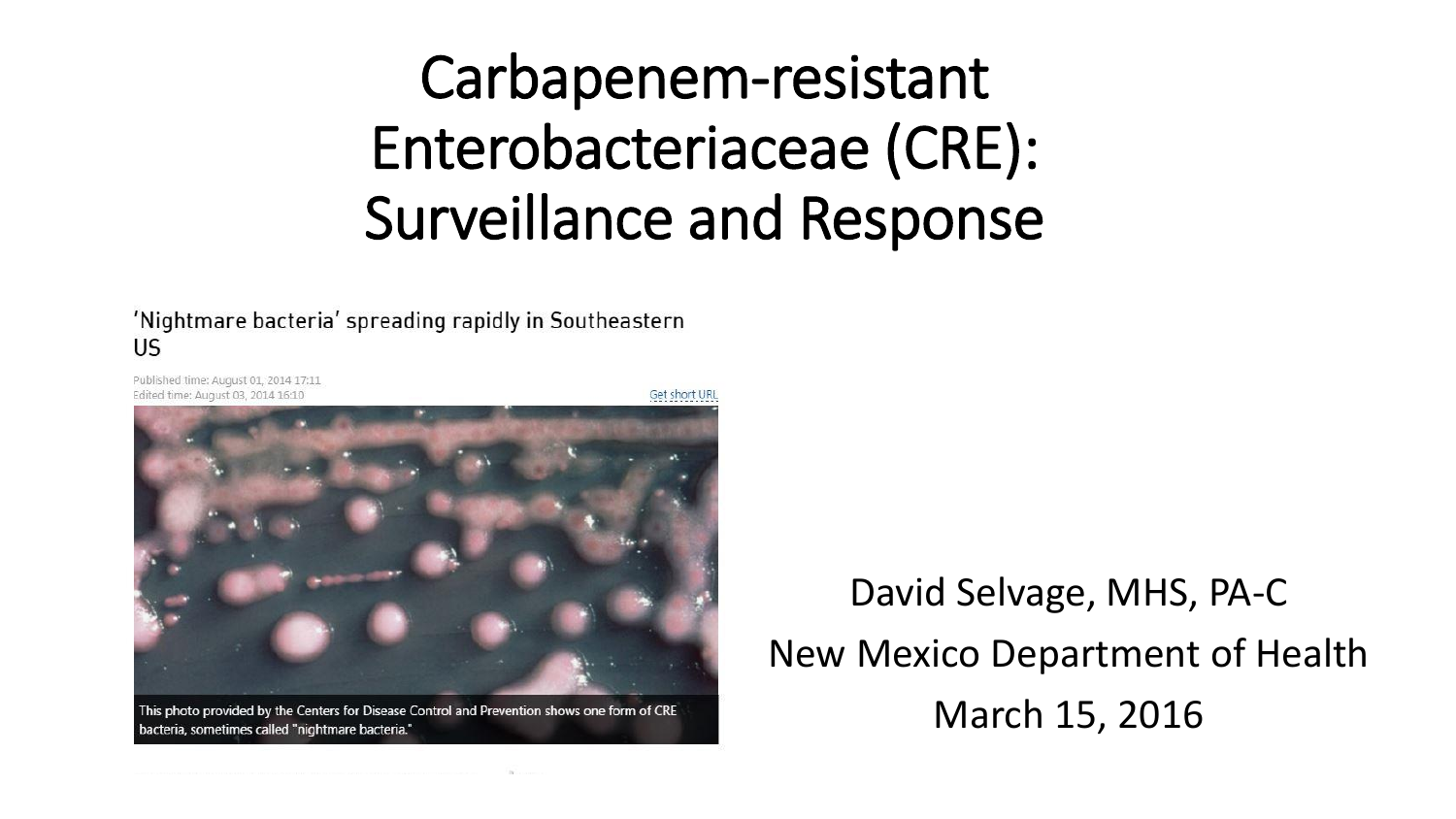#### What are "Carbapenem-resistant Enterobacteriaceae" (CRE)?

- **Carbapenems** are a class of β -lactam antibiotic
	- Broad spectrum
	- Typically used as a "last resort" for infections that are resistant to other antibiotics
- **Enterobacteriaceae** are normal flora found primarily in our GI tract
	- *E. coli, Klebsiella spp., Enterobacter spp.,* etc
	- > 70 species of bacteria
	- Opportunistic infections
- Common organisms + highly resistant (superbug) = "Nightmare bacteria"
	- Few or no antibiotics are effective in some instances
	- Can cause invasive infections with high mortality
	- May have transmissible resistance mechanisms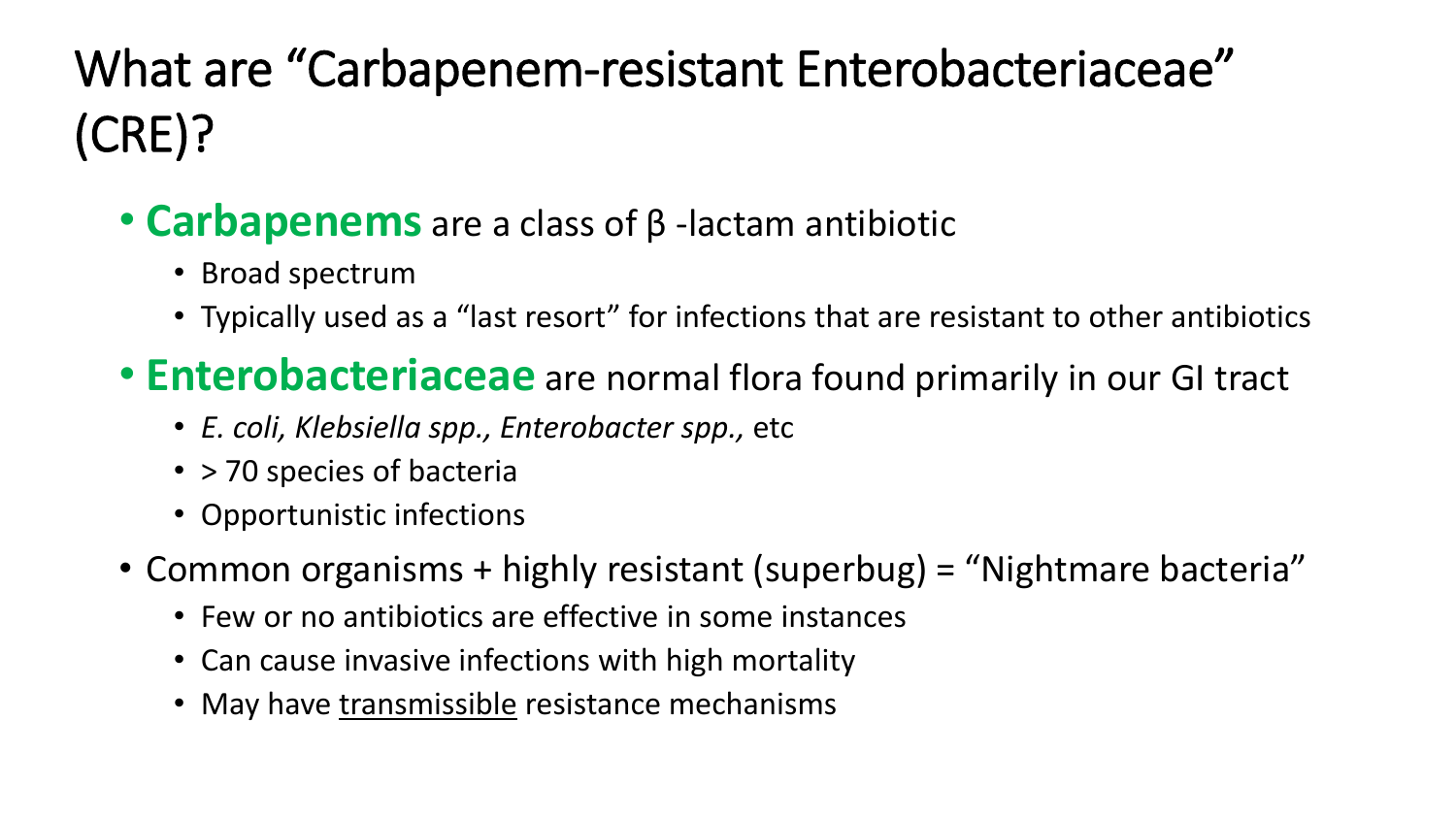#### Enterobacteriaceae genera

| <b>Averyella</b>    | <b>Hafnia</b>      | Pragia              | <b>Yersinia</b>          |
|---------------------|--------------------|---------------------|--------------------------|
| <b>Budvicia</b>     | <b>Klebsiella</b>  | Proteus*            | <b>Yokenella</b>         |
| <b>Buttiauxella</b> | <b>Kluyvera</b>    | Providencia*        | <b>Enteric Group 58</b>  |
| <b>Cedecea</b>      | <b>Leclercia</b>   | Rahnella            | <b>Enteric Group 59</b>  |
| <b>Citrobacter</b>  | <b>Leminorella</b> | <b>Salmonella</b>   | <b>Enteric Group 60</b>  |
| <b>Cronobacter</b>  | <b>Moellerella</b> | <b>Serratia</b>     | <b>Enteric Group 63</b>  |
| <b>Edwardsiella</b> | Morganella*        | <b>Shigella</b>     | <b>Enteric Group 64</b>  |
| <b>Enterobacter</b> | <b>Pantoea</b>     | <b>Tatumella</b>    | <b>Enteric Group 68</b>  |
| <b>Escherichia</b>  | Photorhabdus       | <b>Trabulsiella</b> | <b>Enteric Group 69</b>  |
| <b>Ewingella</b>    | <b>Plesiomonas</b> | <b>Xenorhabdus</b>  | <b>Enteric Group 137</b> |

\*Elevated minimum inhibitory concentrations (MICs) to imipenem in *Morganella* spp., *Proteus* spp., and *Providencia* spp. are frequently due to mechanisms other than carbapenamases.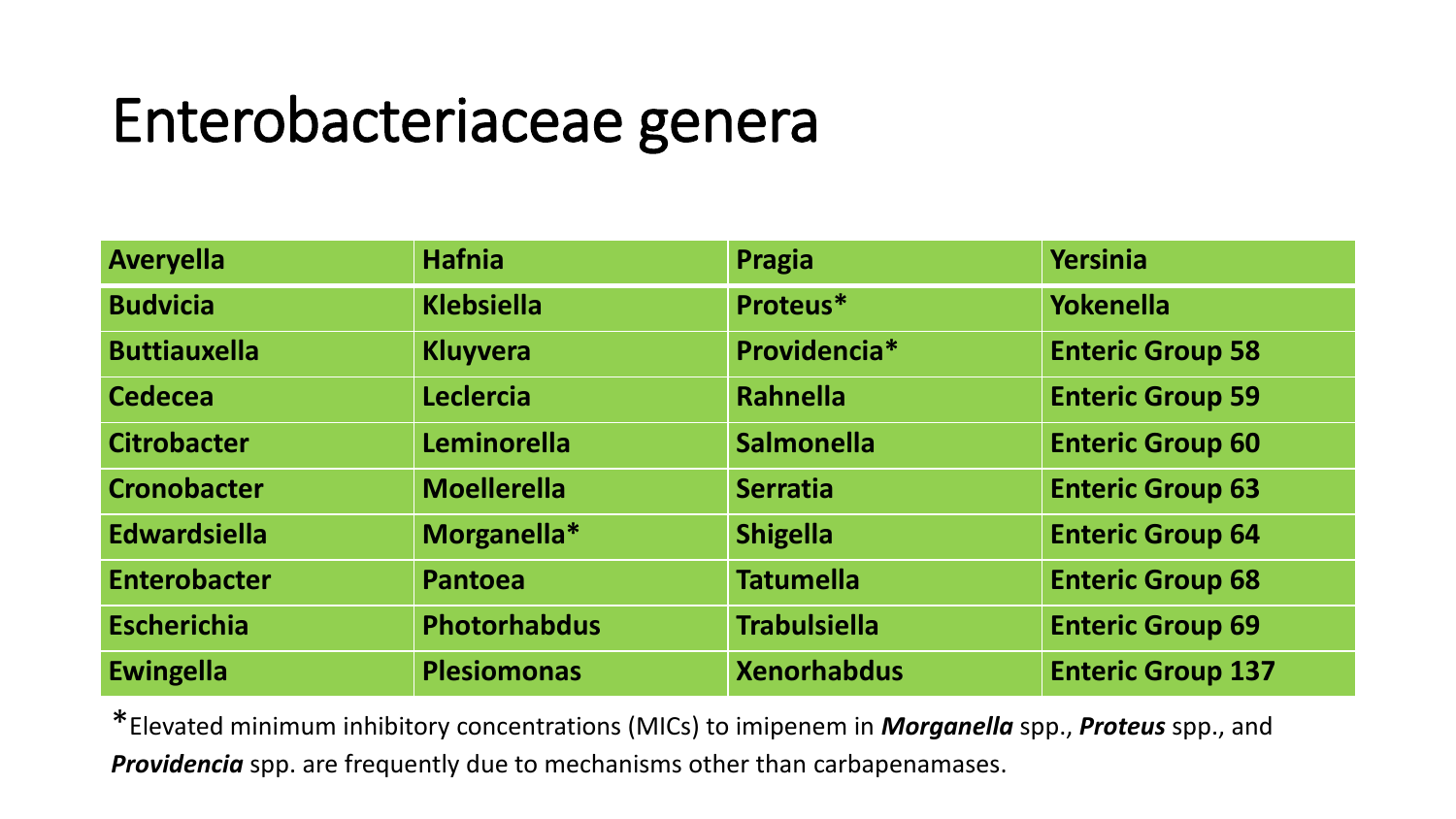# CP-CRE vs. CRE

#### **Carbapenemase-producing CRE** (CP-CRE)

- Resistance genes located on plasmids
	- Highly mobile genetic elements
- Transmissible can transfer resistance horizontally to other bacteria
	- e.g., *E. coli Klebsiella spp.*
- Distinction is epidemiologically important
	- Impact on clinical outcomes not definitively established
- Implications of CP-CRE
	- Infection control
	- Contact tracing
	- Surveillance cultures
		- Roommates
		- Equipment
		- Surfaces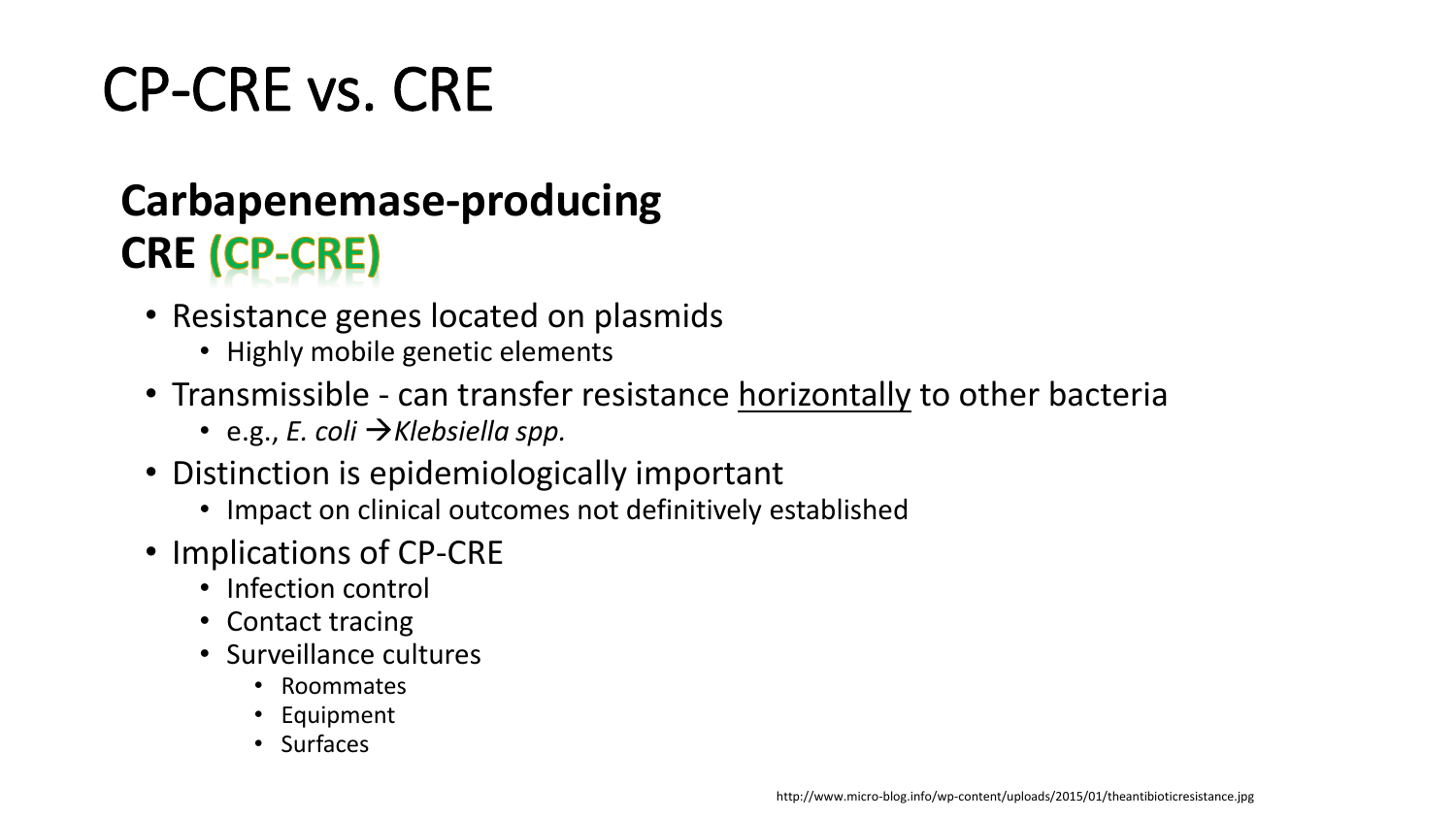#### CP-CRE vs. CRE

- Tests for carbapenemase production are not widely available
	- PCR
	- Modified Hodge Test (MHT)
	- Carba-NP
- Instead, we use "phenotypic definition" based on the antibiotic susceptibility pattern
	- This definition has varied by state and over time
	- New CSTE guidance is helping standardize what we call "CRE"
- An organism that is resistant to carbapenems (CRE) may or may not be a carbapenemase producer (CP-CRE)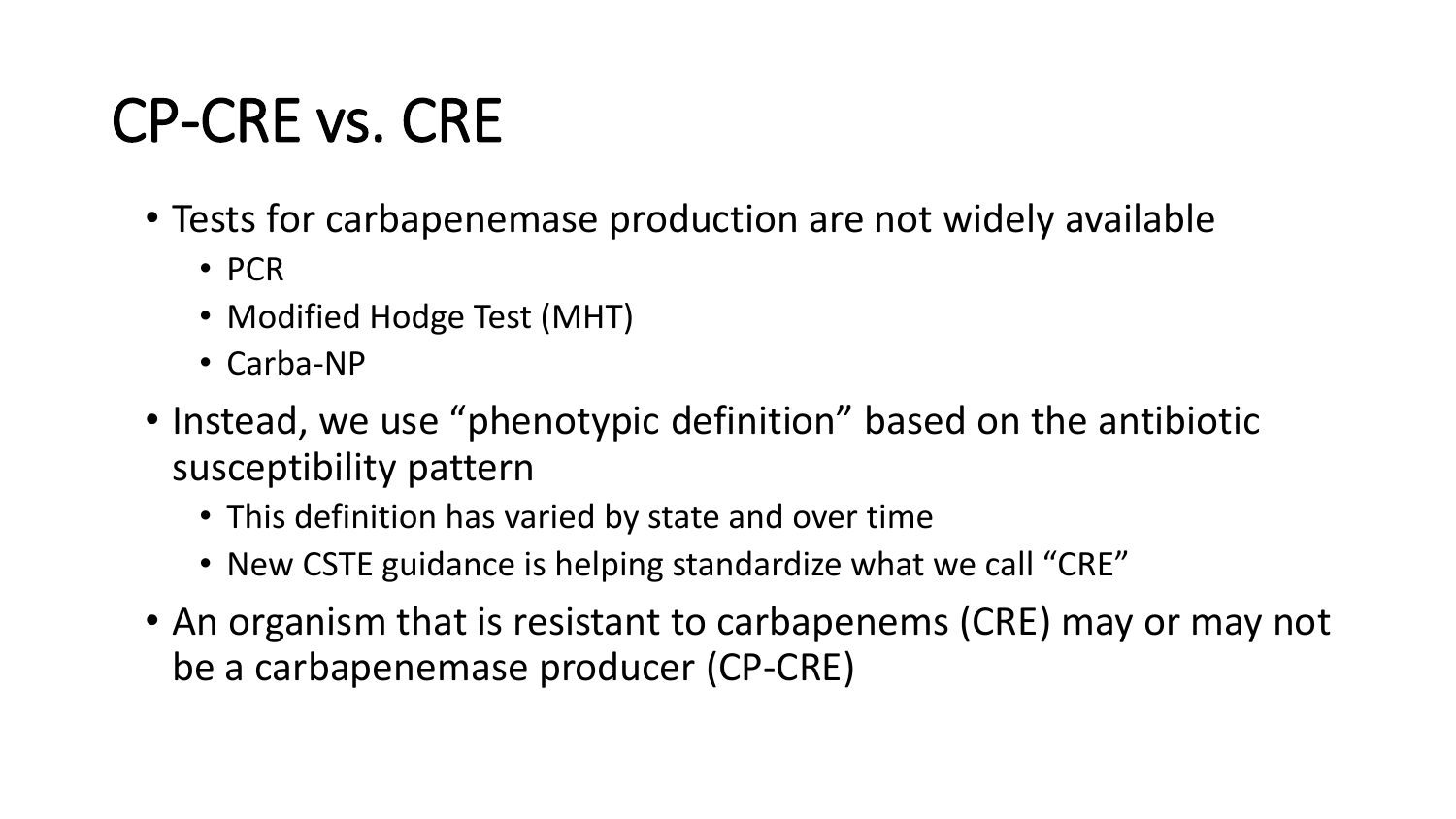#### Goals of CRE Surveillance in New Mexico

- Conduct population-based surveillance
- Estimate CRE burden statewide
- Conduct descriptive epidemiological analysis
- Conduct molecular characterization of isolates
- Provide case-based recommendations to institutions
- Identify outbreaks & coordinate appropriate public health response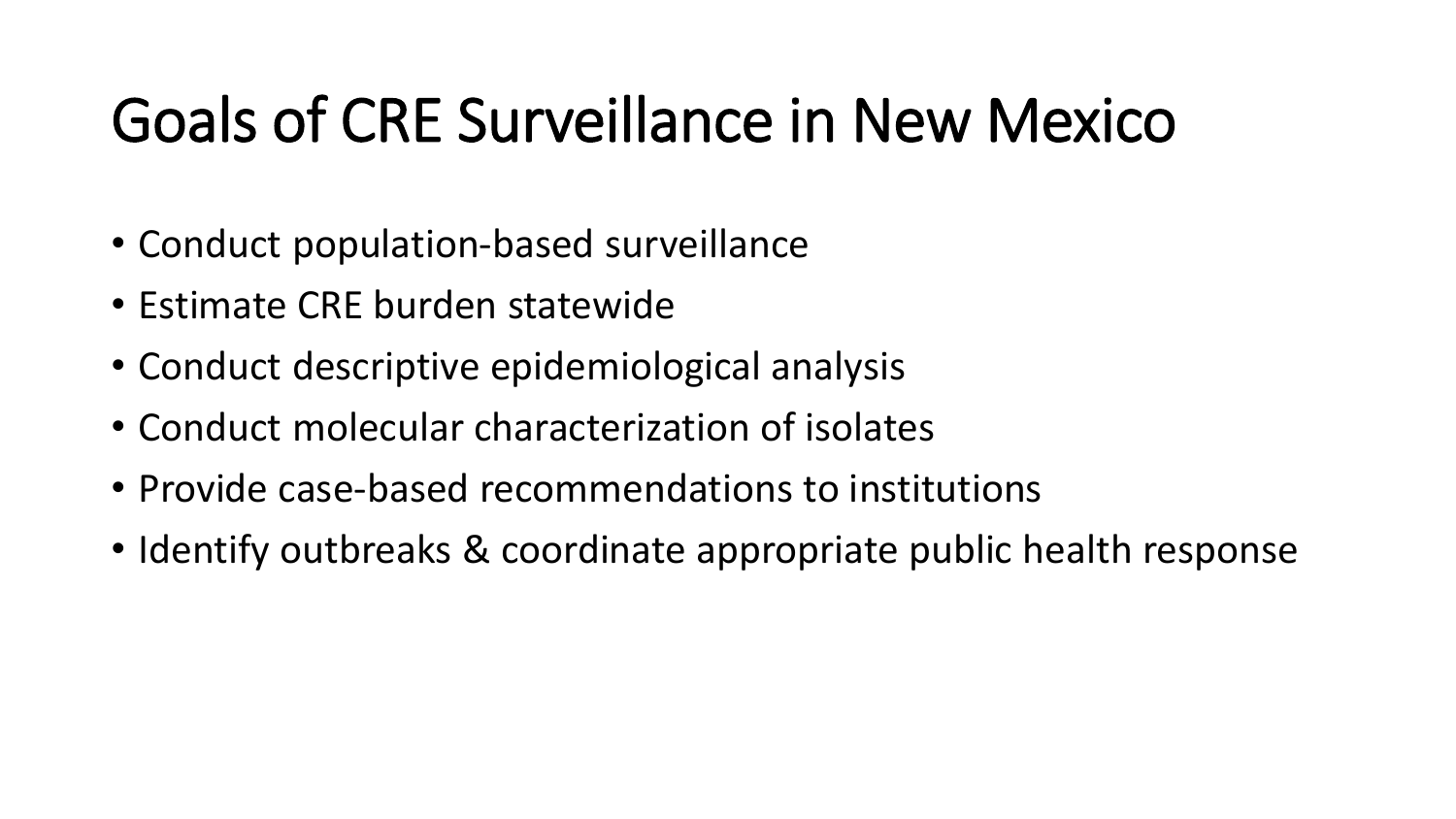## 2016 New Mexico CRE Case Definition

OR

- Resistant to any carbapenem
	- Ertapenem MIC ≥2
	- Meropenem MIC ≥4
	- Imipenem MIC ≥4**\***
	- Doripenem MIC ≥4

**\*** For bacteria that have intrinsic imipenem non-susceptibility (i.e., *Morganella morganii*, *Proteus* spp., *Providencia* spp.), resistance to carbapenems other than imipenem is required. *Morganella morganii*, *Proteus* spp., *Providencia* spp. are excluded from this definition if only imipenem resistance is detected.

- Production of a carbapenemase by a recognized test
	- Modified Hodge Test (MHT)
	- Metallo-β-lactamase test
	- Carba-NP
	- PCR

| Klebsiella pneumoniae carbapenamase                | <b>KPC</b> |
|----------------------------------------------------|------------|
| New Delhi metallo-beta-lactamase                   | <b>NDM</b> |
| Imipenemase metallo-beta-lactamase                 | <b>IMP</b> |
| Verona integron-encoded metallo-beta-<br>lactamase | <b>VIM</b> |
| <b>Oxacillinase-48</b>                             | $OXA-48$   |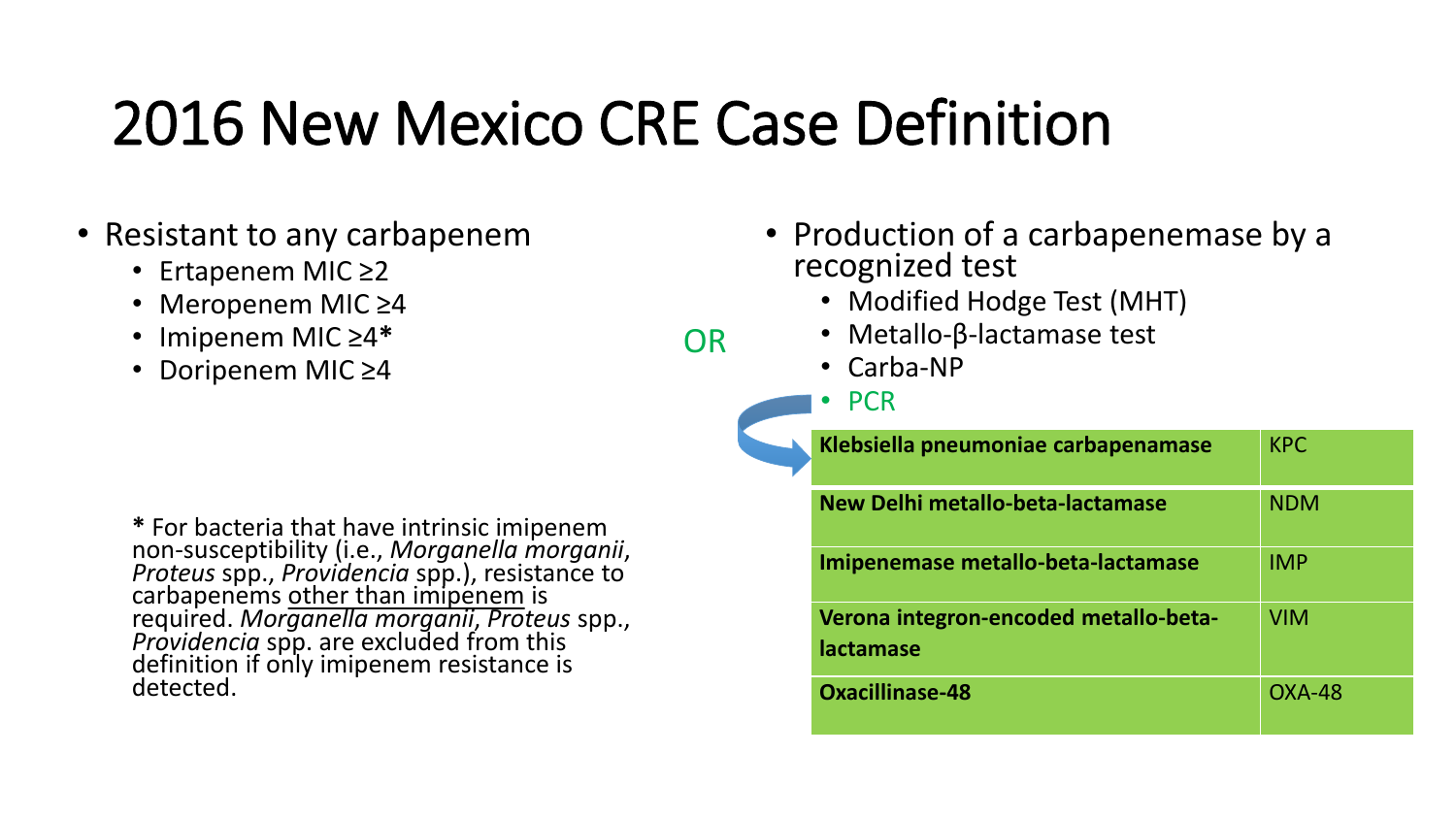# CRE Reporting

- CRE became reportable in New Mexico on June 15, 2016
- Routine reporting (within 24 hours)
- Laboratories and facilities, primarily
- Defined interventions based on classification (CP-CRE vs. non-CP-CRE)

| <b>Description</b>                                                                               | <b>Organisms Included</b>                                                                  | <b>Recommended Measures</b>                                                      |
|--------------------------------------------------------------------------------------------------|--------------------------------------------------------------------------------------------|----------------------------------------------------------------------------------|
| <b>Carbapenamase-producing</b><br><b>CRE (CP-CRE)</b>                                            | Enterobacteriaceae-positive by<br>PCR for KPC, NDM, IMP, VIM<br>OXA-48, CarbaNP, MHT       | Most aggressive infection<br>control measures and public<br>health investigation |
| <b>CRE with acquired resistance</b><br><b>NOT due to carbapenamse</b><br>production (non-CP-CRE) | Enterobacteriaceae that meet<br>definition, but are PCR,<br><b>CarbaNP or MHT negative</b> | Intensified infection control<br>measures including contact<br>precautions       |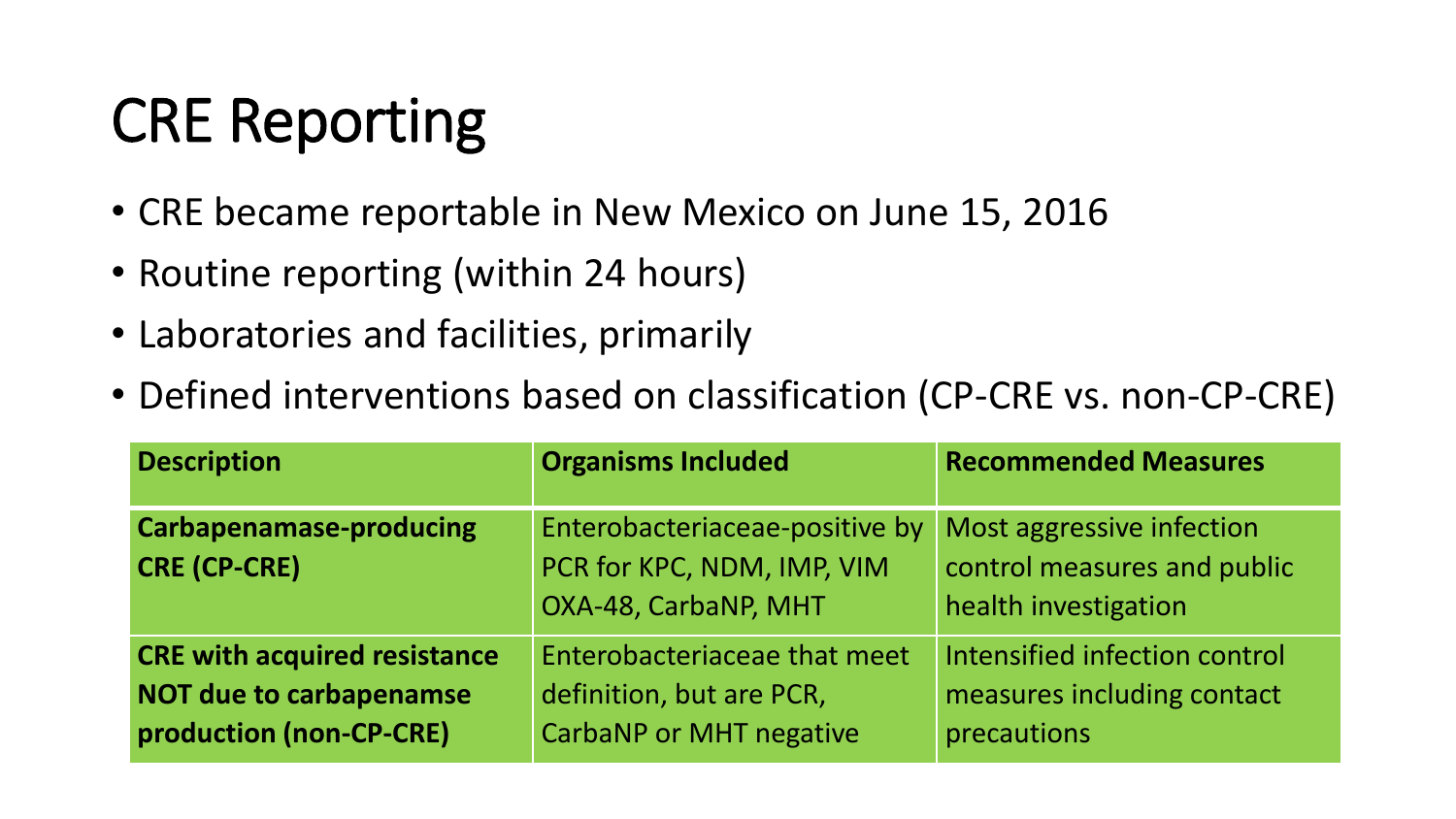# CRE & CP-CRE Investigation and Response

**CRE CP-CRE**

- Report to IDEB (call, fax or ELR)
- Report given to HAI epi
- Data entered in database
- Verify facility aware of result
- Provide recommended response and control measures to facility staff
- Submit isolate to SLD
- Report to IDEB (call, fax or ELR)
- Report given to HAI epi
- Data entered in database
- Verify facility aware of result
- Assure response and control measures are implemented
	- Implement strict hand hygiene
	- Institute contact precautions
	- Place in private room or cohorting, if possible
	- Dedicate staff, if possible
	- Screen roommates
	- Perform daily chlorhexidine bathing
	- Discontinue devices
- Flag chart
- Inter-facility notification
- Submit isolate to SLD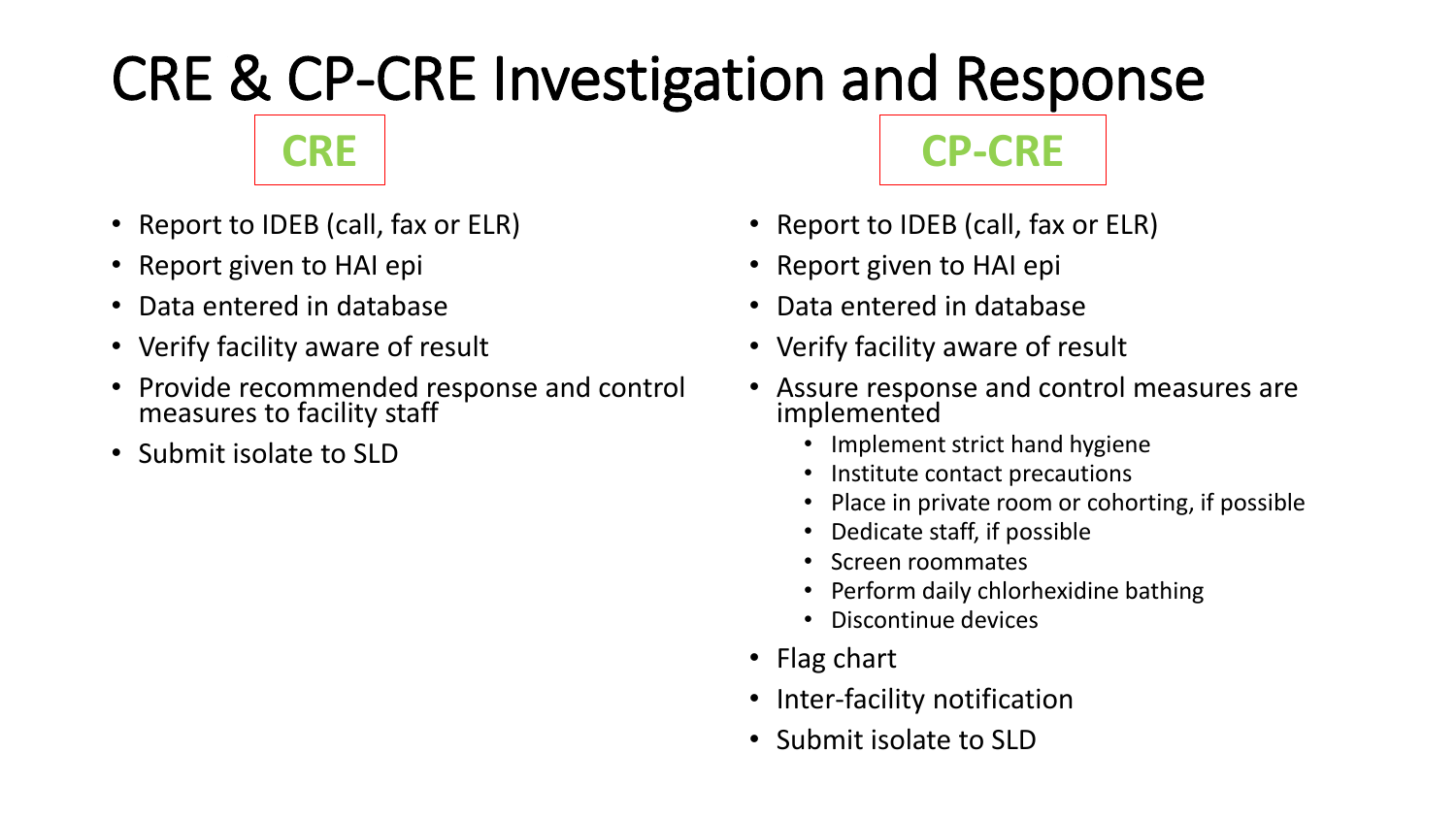#### CRE Response: Toolkits



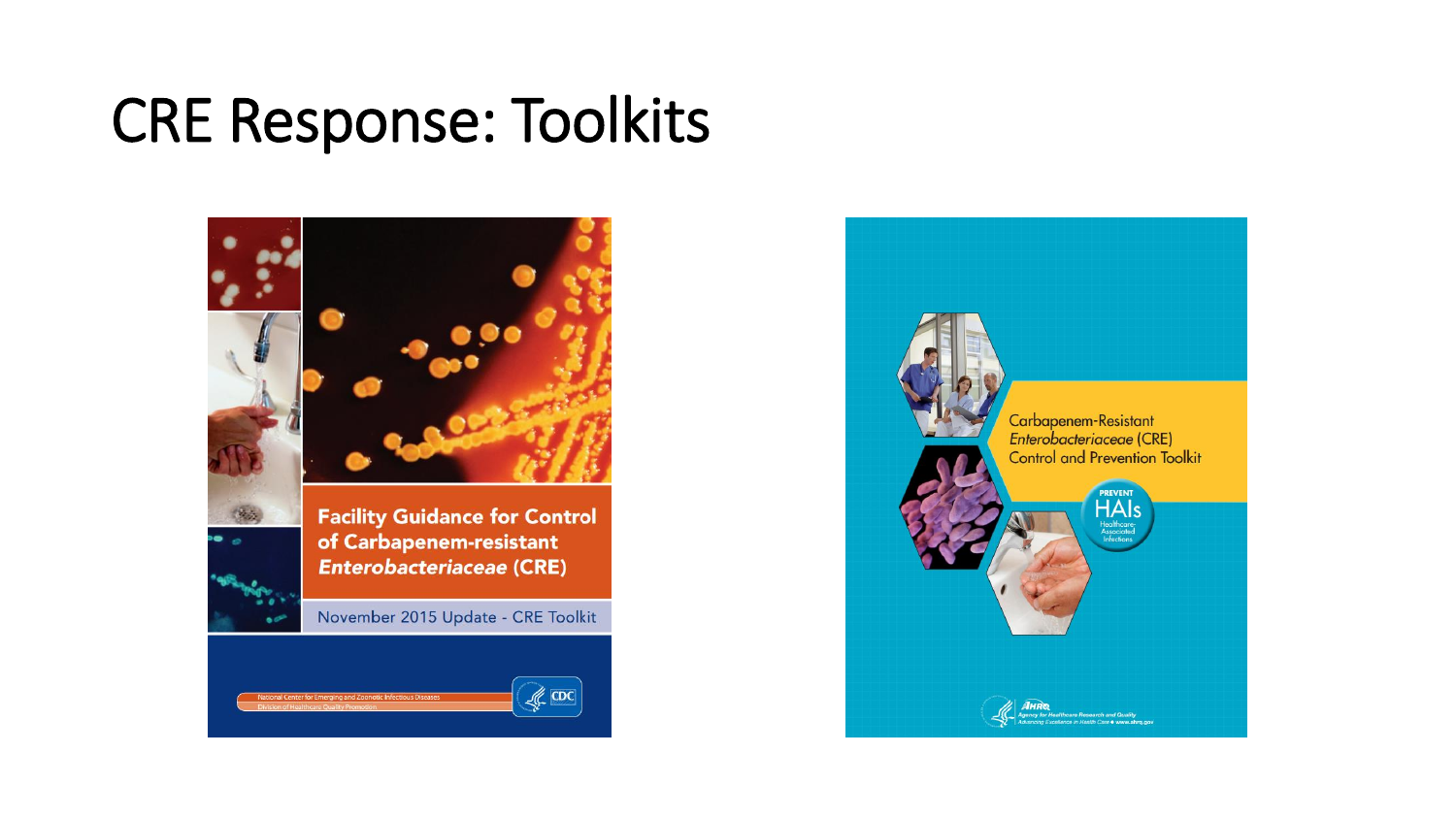# CRE Outbreaks

- Only respond to outbreaks of CP-CRE for public health purposes
- 2 or more cases that a genotypically identical in a facility concurrently

Steps:

- 1. Conduct point prevalence
- 2. Conduct admission cultures of high risk patients
- 3. Cohort patients and staff, if possible
- 4. Consult with CDC
- 5. Daily conference calls
- 6. Consider facility IC assessment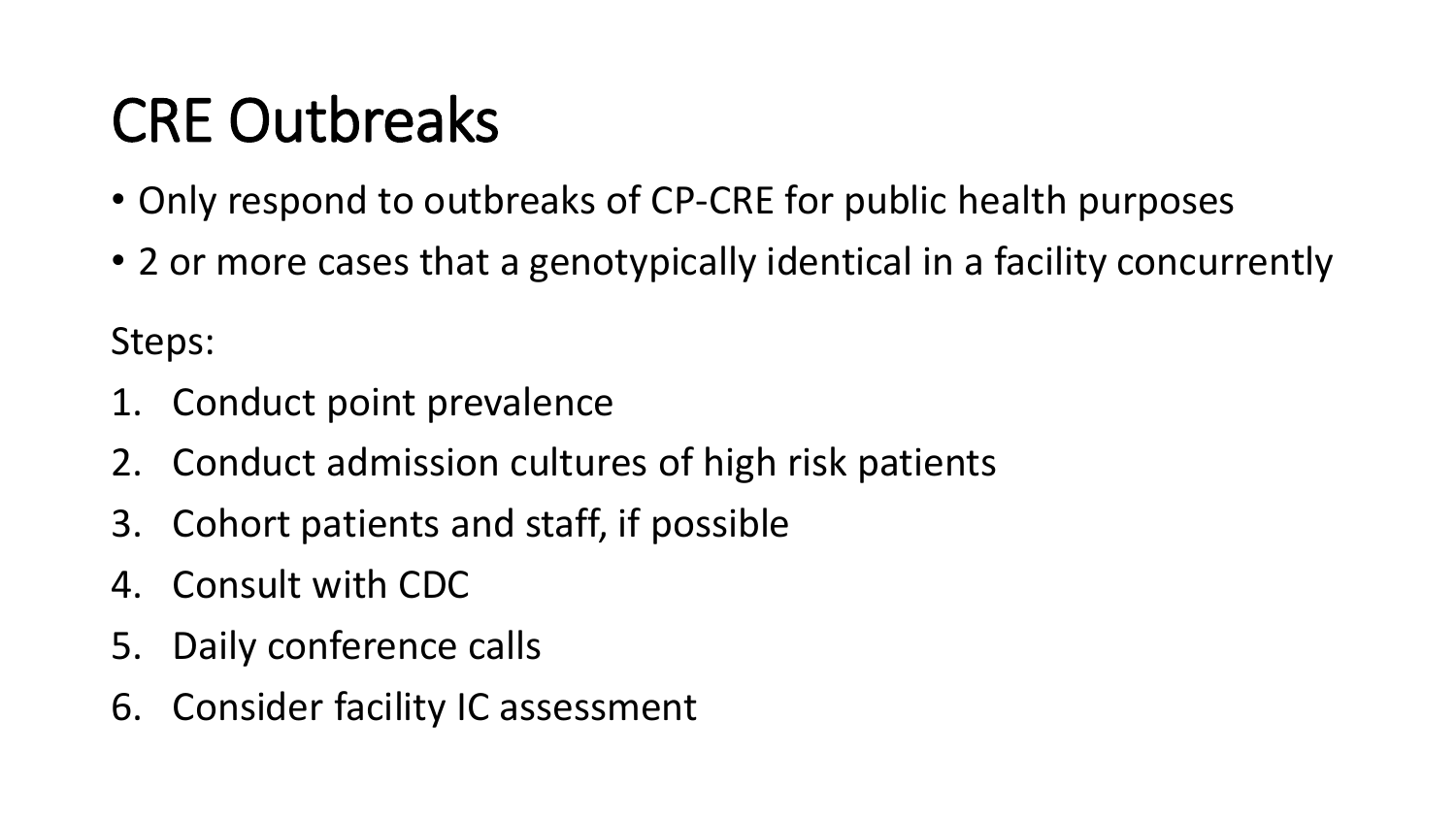# Laboratory Submission

Planned Steps:

- 1. Clinical laboratory identifies CRE
- 2. Submit isolate to SLD, along with susceptibility report
- 3. SLD performs test for carbapenamase production, regardless of prior phenotype testing
- 4. SLD reports results back to submitter and IDEB
- 5. IDEB HAI Epidemiologists respond as appropriate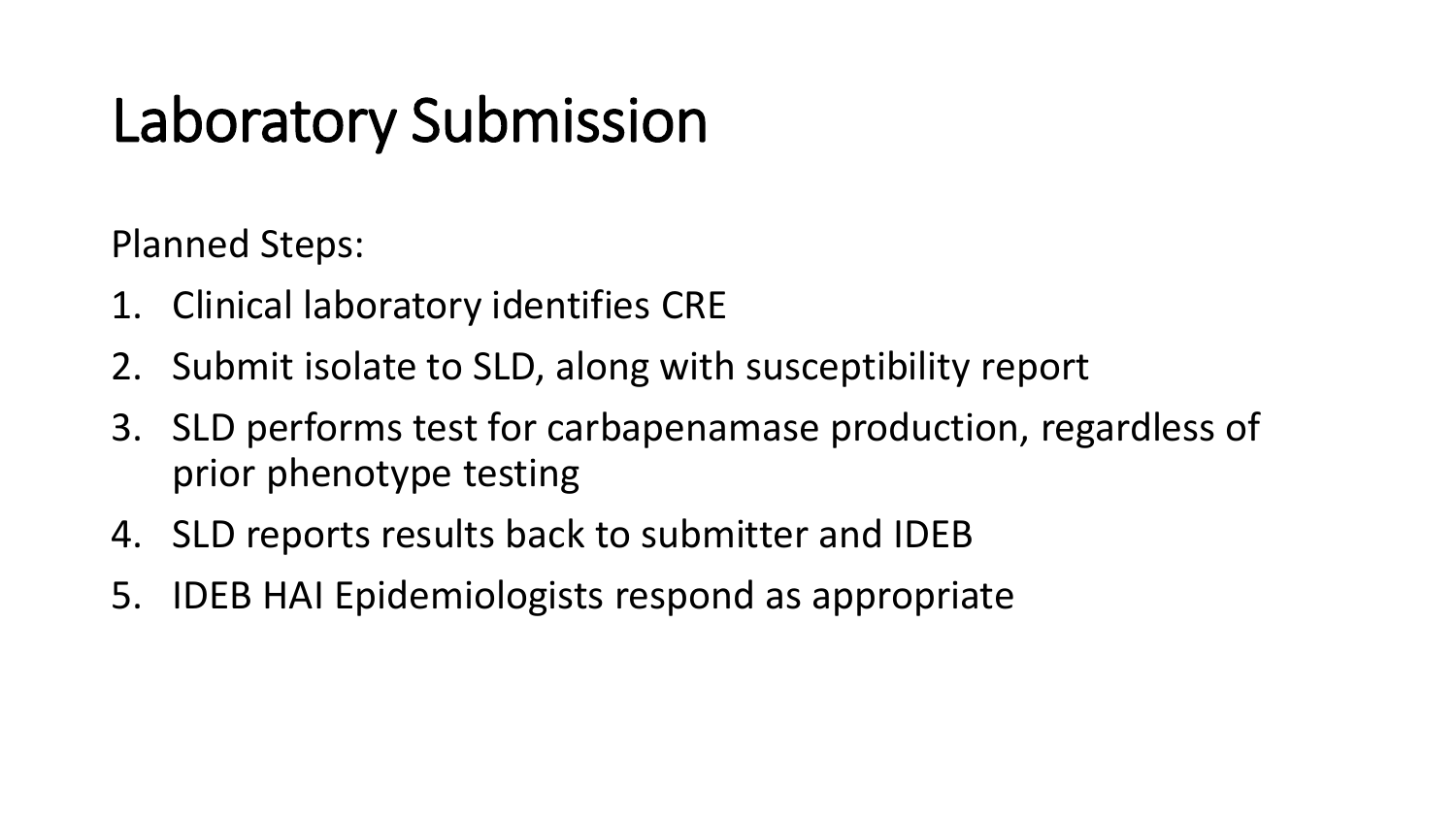# **Challenges**

- Awareness among providers
- Antimicrobial stewardship
- Implementing certain recommendations
- Developing laboratory capacity in clinical laboratories and at SLD
- Developing inter-facility & healthcare provider communication platforms
- Estimating the work load